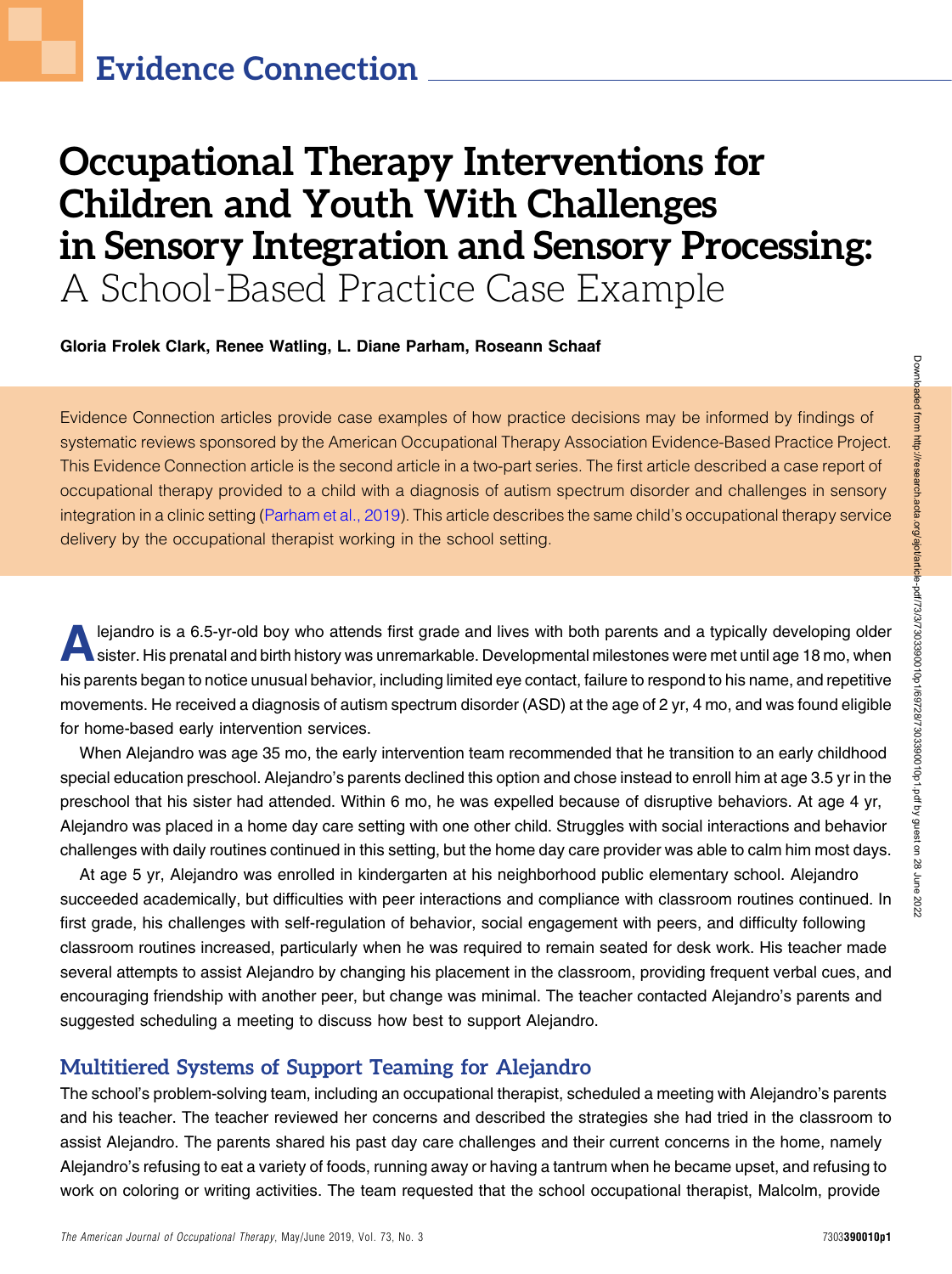assistance to the general education teacher to identify appropriate targeted interventions for Alejandro. Malcolm began by analyzing Alejandro's performance and participation during his typical school routine. Results are shown in [Table 1.](#page-1-0)

Malcolm reviewed the results of his analysis with Alejandro's teacher. The teacher suggested trying various sensory techniques she had heard were helpful in supporting attention and self-regulation, such as having Alejandro sit on a ball chair or special seat cushion, brushing his arms and legs, having him wear a weighted vest, and setting up a swing for him to use to support attention and self-regulation. Malcolm was familiar with the systematic review articles published in the American Journal of Occupational Therapy on effectiveness of interventions for children with sensory integration and processing challenges [\(Bodison & Parham, 2018;](#page-6-1) [Miller-Kuhaneck & Watling](#page-6-2); [Pfeiffer et al., 2018](#page-6-3); [Schaaf et al.,](#page-6-4) [2018](#page-6-4)) and of interventions for children with ASD [\(Miller Kuhaneck et al., 2015;](#page-6-5) [Tanner et al., 2015;](#page-6-6) [Watling & Hauer,](#page-6-7) [2015](#page-6-7); [Weaver, 2015](#page-7-0)), and he responded to the teacher's suggestions by sharing this evidence. He explained that insufficient evidence had been found for the use of ball chairs, seat cushions, brushing, weighted vests, and swinging when used as stand-alone sensory interventions or when used in the classroom ([Bodison & Parham, 2018](#page-6-1); [Pfeiffer](#page-6-3) [et al., 2018](#page-6-3); [Watling & Hauer, 2015\)](#page-6-7). He then shared that evidence supported the use of in-classroom yoga to support students' self-regulatory behavior and the use of Social Stories to increase desired behaviors ([Pfeiffer et al., 2018](#page-6-3)). Both yoga and Social Stories could be added to Alejandro's school day to improve his participation across all school environments and support completing assigned work, remaining in the cafeteria for the entire lunch period, and de-

<span id="page-1-0"></span>

|                       | Table 1. Analysis of Alejandro's Performance and Participation During the Typical |  |  |  |
|-----------------------|-----------------------------------------------------------------------------------|--|--|--|
| <b>School Routine</b> |                                                                                   |  |  |  |

| <b>Focus of Analysis</b>                  | <b>Findings</b>                                                                                                                                                                                                                                                                                                                                                                                                                                                                                                                                                                                                                                                                                                                                                                                                                                                                                                                                                                                                                                                                                                                  |
|-------------------------------------------|----------------------------------------------------------------------------------------------------------------------------------------------------------------------------------------------------------------------------------------------------------------------------------------------------------------------------------------------------------------------------------------------------------------------------------------------------------------------------------------------------------------------------------------------------------------------------------------------------------------------------------------------------------------------------------------------------------------------------------------------------------------------------------------------------------------------------------------------------------------------------------------------------------------------------------------------------------------------------------------------------------------------------------------------------------------------------------------------------------------------------------|
| Classroom routines                        | • Alejandro was seated and engaged for independent writing<br>work for 1.5 min of a 13-min activity and left his seat or was<br>off-task 8 times (e.g., removed shoe, opened desk, screamed<br>when asked to return to seat).<br>• Alejandro wrote ALE but tore the paper before completing his<br>name.                                                                                                                                                                                                                                                                                                                                                                                                                                                                                                                                                                                                                                                                                                                                                                                                                         |
| Self-regulation in multiple settings      | • Classroom: Alejandro screamed and tried to run from the<br>room when told to return to his desk and complete his<br>writing. The teacher was able to redirect him to a quiet area<br>where he was able to calm himself.<br>• Playground: Alejandro ran across the playground to the<br>perimeter fence where he remained for 6 min, then climbed<br>on the monkey bars and jumped off without regard for other<br>students. The playground supervisor had him stand by the<br>school door for the remaining 3 min of recess. She later<br>expressed fear that Alejandro would hurt himself or other<br>students.<br>• Lunchroom: Alejandro entered the lunchroom with his class<br>and sat at the designated table with his lunch from home.<br>Alejandro told the student next to him, "Your food is stinky!"<br>When another student's pizza accidently touched Alejandro,<br>he jumped from his seat and began screaming about stinky<br>food. Aleiandro was taken to the school nurse's office to<br>calm down and finish his lunch. The nurse remarked to<br>Malcolm that Alejandro ate in her office 2-3 times per week. |
| Social engagement in multiple<br>settings | • Classroom: Alejandro did not speak or look at the students,<br>even when asked a question by a peer.<br>• Playground: Alejandro pushed 1 student out of his way and<br>nearly landed on 2 other students when jumping off the<br>monkey bars.<br>• <i>Lunchroom:</i> Alejandro interrupted a peer's attempt to talk<br>with him by screaming about the stinky foods at the lunch<br>table.                                                                                                                                                                                                                                                                                                                                                                                                                                                                                                                                                                                                                                                                                                                                     |

veloping safe playground skills.

The teacher had personal experience with yoga and felt comfortable with this option. She expressed interest in being trained in how to use yoga on a daily basis with her entire class so Alejandro would not need to be removed from the classroom to receive this intervention. Malcolm agreed to provide this training. He also developed two Social Stories for the teacher to use in supporting Alejandro's lunchroom behaviors and playground safety. To monitor Alejandro's responses to these interventions, Malcolm and the teacher decided to gather data at three baseline points for each targeted skill. The teacher initiated the interventions, and Malcolm returned every 2 wk to review the data with the teacher and discuss any needed changes to the intervention.

During the next team meeting, the teacher presented Alejandro's performance data. His lunchroom and social behaviors were demonstrating positive changes at a slow rate, but no change was noted in playground safety. Malcolm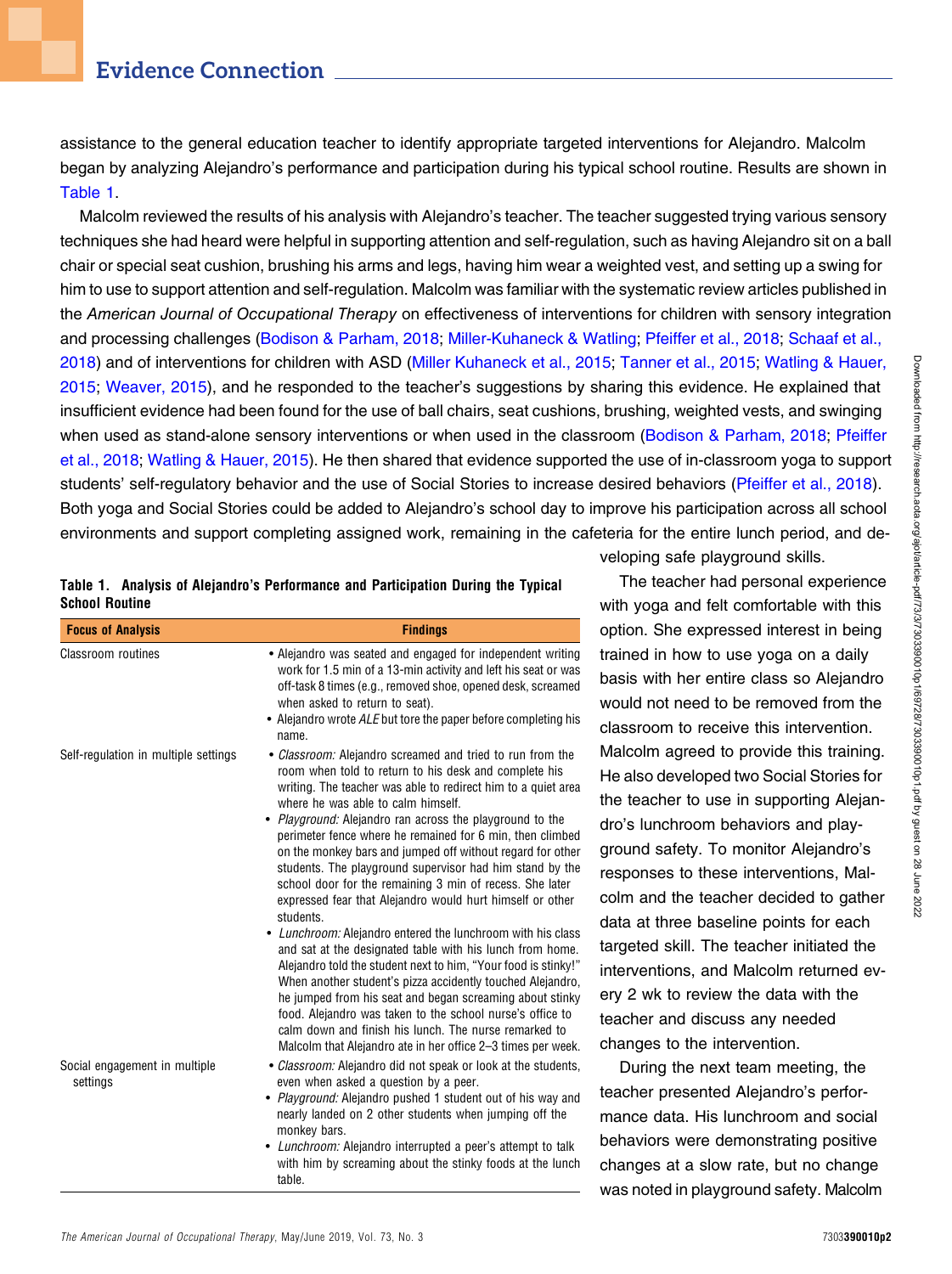# Evidence Connection

reported that he had noted concerns in fine motor skills, handwriting, and limited food choices while analyzing Alejandro's performance. The team concluded that the amount of resources and degree of need were greater than the general education teacher could manage and that a full evaluation was warranted. The parents provided written consent for the evaluation to determine Alejandro's eligibility for special education and related services.

At the end of the meeting, Alejandro's parents reported that they had chosen to initiate clinic-based occupational therapy services for Alejandro (see [Parham et al., 2019](#page-6-0), for a description of these services) in addition to the schoolbased treatment that Malcolm would provide. They provided written authorization for communication between the clinic-based occupational therapist, Adri, and school personnel regarding Alejandro's performance in each setting, as well as any additional information that might be relevant to provision of occupational therapy for Alejandro.

### Occupational Therapy Evaluation

Malcolm participated on the educational team by conducting a full and individual initial occupational therapy evaluation to determine Alejandro's eligibility for special education and related services.

#### Occupational Profile

Malcolm planned to use multiple methods to gather information about Alejandro's desired school-related occupations and activities as well as their contexts, limitations, and needed supports to guide team members' data collection, discussion, and decision making [\(Frolek Clark, 2016\)](#page-6-8). Conversations in the ongoing team meetings provided data for the occupational profile [\(American Occupational Therapy Association \[AOTA\], 2017\)](#page-6-9). Individual teacher and parent interviews added information to facilitate understanding of Alejandro's daily routines and interests, teacher and parent responses to Alejandro's challenging behaviors, and the desired outcomes for occupational therapy. Alejandro's parents stated that he likes computers, music, and television and plays simple games with his sister for short periods of time. He routinely screams and cries for 5–15 min if his parents try to engage him in adult-directed activity or homework. Parents can calm him with hugs and redirection to a preferred activity (playing with his computer, watching cartoons, or swinging outside on a swing). The parents stated that Alejandro eats three foods—cereal, crackers, and pizza—but often gags at the smell of nonpreferred foods. He runs into the street without checking for traffic and leaps off playground equipment without regard for safety; thus, the parents seldom take him into the community. Parents stated feeling that other children avoid Alejandro because he hugs them tightly or enters their personal space without realizing that the other children are uncomfortable. He has no difficulty with sleeping and participates in some chores around the house with repeated requests and some assistance.

His teacher stated that Alejandro is a strong student academically but does not sit to complete written work or fine motor activities. Alejandro frequently tears papers and needs reminders to put papers into and take them out of his backpack. He is independent in self-care except for tying his shoes in a timely manner. Social and play interactions with peers are limited. Social interactions with adults are better but not always appropriate. For example, Alejandro may approach the teacher to talk about dinosaurs during a reading group with other students.

#### Analysis of Occupational Performance

Malcolm used formal observation, peer comparison during the daily routine, and record review to gather information about Alejandro's school performance. He also used the Sensory Processing Measure (SPM), Main Classroom Form [\(Miller Kuhaneck et al., 2007\)](#page-6-10), a standardized measurement of sensory processing, to examine whether sensory challenges might be affecting Alejandro's performance.

#### Formal Observations With Quantitative Data Collected.

During three separate observations, Malcolm collected data on the ability of Alejandro and three peers to sit during schoolwork. In comparison with his peers, Alejandro was found to have a significant discrepancy in ability to sit for schoolwork even after 1 mo of intervention from the classroom teacher.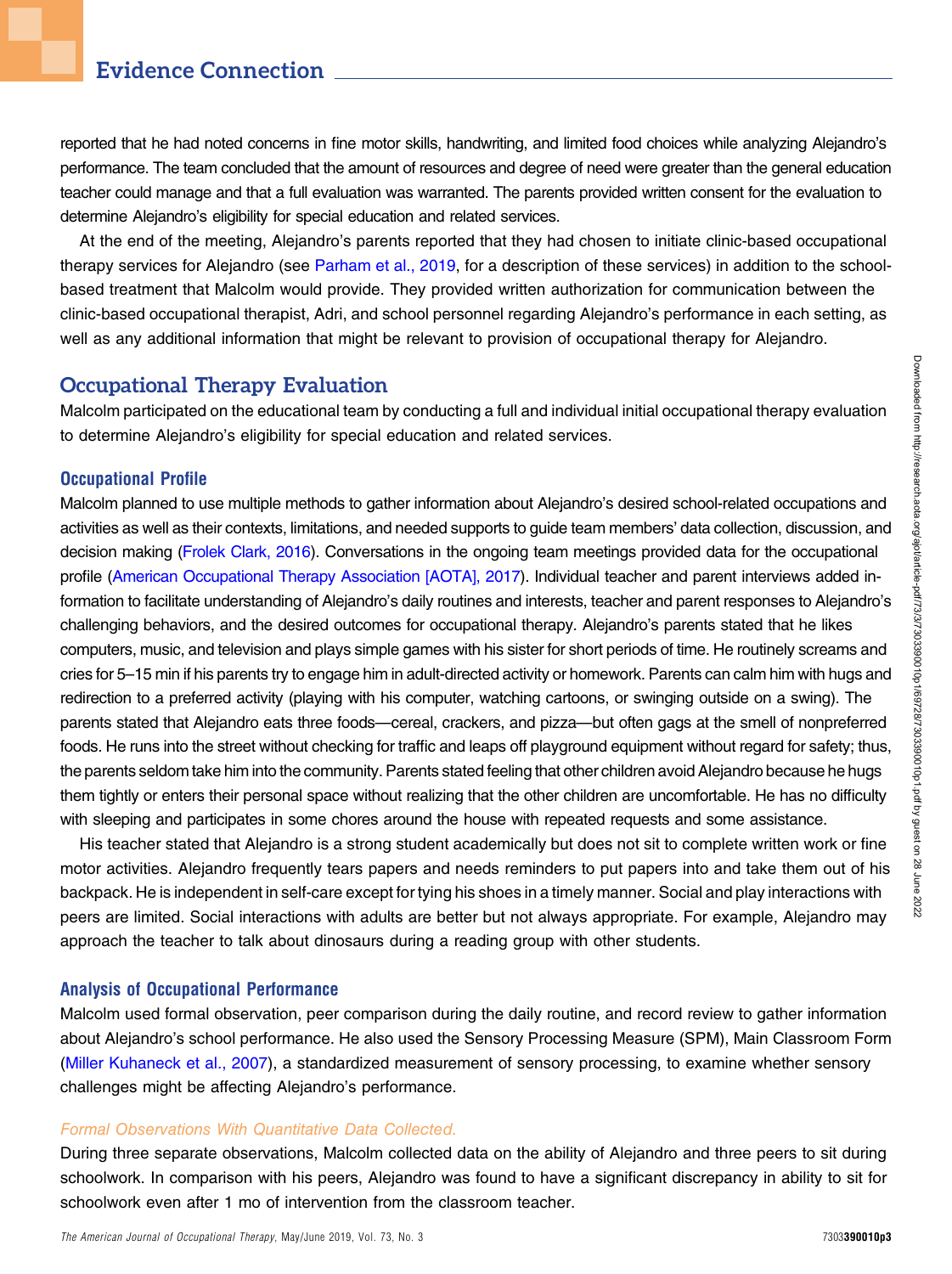#### Record Review.

Malcolm reviewed school health records and educational records with no significant findings. Malcolm also consulted the evaluation report the school had received from Adri to learn about the evaluation results she obtained for Alejandro. This report documented that on the SPM Home Form ([Parham & Ecker, 2007](#page-6-11)), Alejandro demonstrated strengths in visual and auditory processing at home but great difficulties in all other sensory systems, including hyporeactivity to tactile sensations, hyperreactivity to smell and taste, and decreased vestibular and proprioceptive processing. Results from the Sensory Integration and Praxis Tests [\(Ayres, 1989\)](#page-6-12) indicated that Alejandro had strengths in visual perception and visual construction but demonstrated needs in balance, bilateral coordination, tactile perception, vestibular and proprioceptive processing, visual–motor skills, and motor planning to imitate novel body positions and movement sequences. Scores on the Bruininks– Oseretsky Test of Motor Proficiency (2nd ed.; [Bruininks & Bruininks, 2005\)](#page-6-13) indicated that Alejandro's overall motor proficiency was well below average, especially bilateral coordination, motor planning, postural control, fine motor control, and balance.

#### Additional Tool.

Malcolm requested that Alejandro's teacher complete the SPM Main Classroom form ([Miller Kuhaneck et al.,](#page-6-10) [2007](#page-6-10)) to obtain information on Alejandro's sensory–motor functioning and participation at school, which could be compared with his functioning at home. SPM Main Classroom scores indicated a clear strength in visual processing but difficulties in all other sensory domains. These scores also showed that Alejandro's most severely compromised functions were social participation and praxis. Malcolm confirmed that Alejandro's parents had provided written authorization to share information with the clinic-based occupational therapist, then he contacted Adri to discuss the SPM Main Classroom scores. After comparing the Total Sensory Systems scores between home and school and calculating the Environment Difference score, Malcolm and Adri found that sensory-related concerns reported by the parents and the teacher did not differ meaningfully. Item analysis of ratings on the Main Classroom form indicated that Alejandro demonstrated hyporeactivity to tactile sensations (which may contribute to safety concerns on the playground, incoordination, and social difficulties), hyperreactivity to smell and taste (which may contribute to limited food acceptance), and poor vestibular and proprioceptive processing (which likely contribute to difficulties with sustained sitting, incoordination, and safety concerns).

#### Synthesis of Assessment Findings

Findings from the record review (including clinic-based occupational therapy report, parent and teacher interviews, data collected during formal observations of Alejandro's school routine, and assessment of sensory–motor functioning) were synthesized to identify Alejandro's strengths and needs. The collective set of assessment data indicated that Alejandro's occupational performance in school is affected by difficulty in processing and integrating sensory information, limitations in fine and gross motor skill development and motor planning, and challenges in self-regulation and social participation. Malcolm referred again to the AOTA systematic reviews and practice guidelines on interventions for children with sensory integration and processing challenges and for children with ASD ([Tomchek & Koenig, 2016;](#page-6-14) [Watling et al., 2018](#page-7-1)) to develop evidence-informed recommendations. He synthesized his findings to describe the hypothesized impact of Alejandro's sensory–motor strengths and challenges on his function and participation at school and home. He shared the following information with the team to help guide decision making for Alejandro's overall educational program:

<sup>n</sup> Alejandro struggles to complete handwriting and other tabletop activities at school because he has challenges using pencils, materials, and other tools. His fine motor control and dexterity are poor, and he has decreased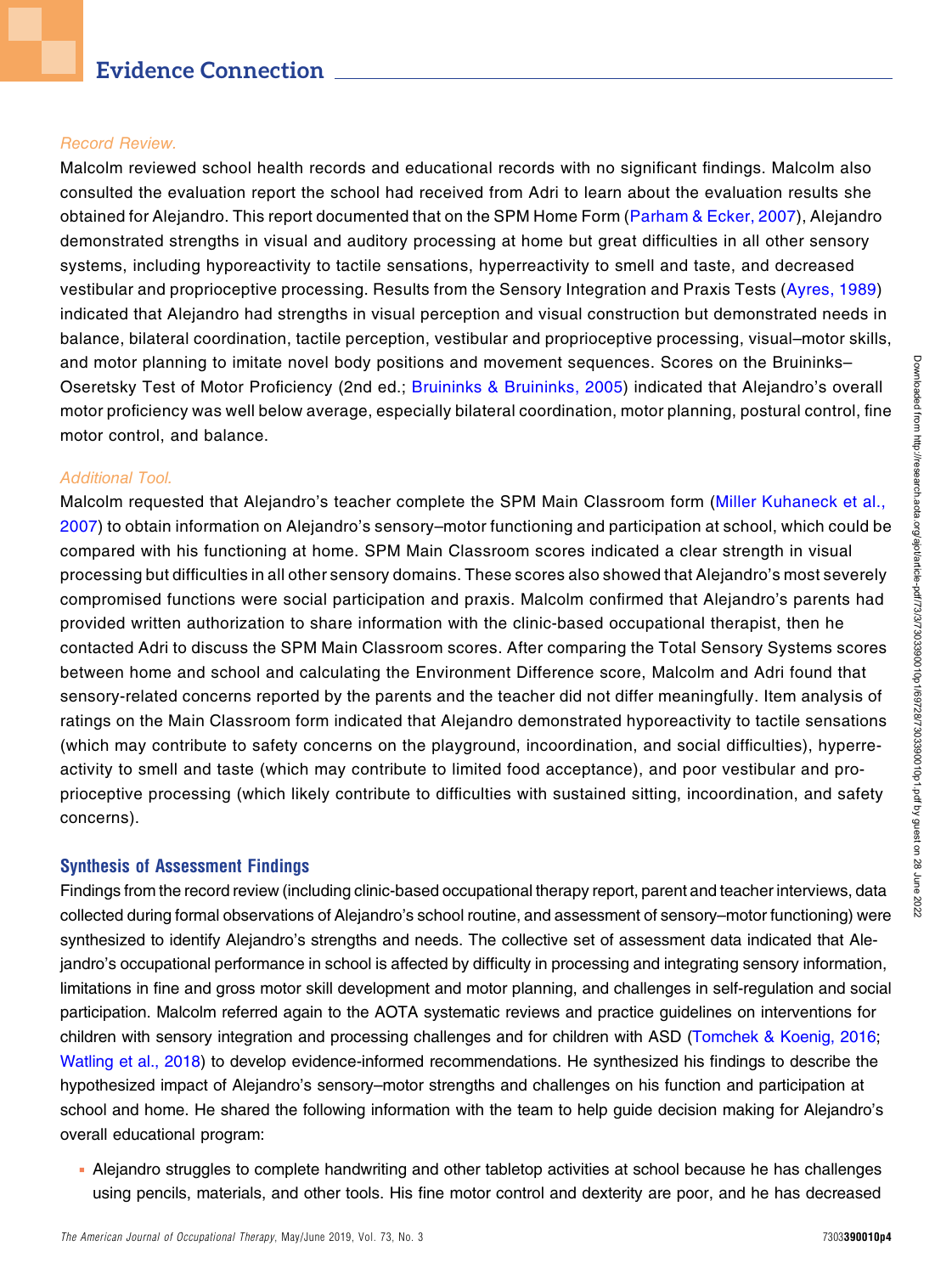awareness from the receptors in his joints and muscles (proprioceptive awareness) and touch (tactile hyporeactivity). Evaluation also indicates that he has difficulty with planning and carrying out movements (praxis) and using both sides of his body (bilateral motor coordination).

- <sup>n</sup> Alejandro often runs away from his seat during tabletop learning activities. He may be running away because of his challenges with postural control, which make it difficult for him to maintain a stable sitting position and sustain engagement, or it may be an attempt to escape from fine motor activities, which are difficult for him.
- It is difficult for Alejandro to participate appropriately and safely in gross motor activities in the gym and on the playground. This may be related to his challenges in balance, bilateral coordination, and motor planning as well as poor body awareness related to difficulties processing input from various sensory systems (vestibular, proprioceptive, and tactile).
- <sup>n</sup> Alejandro has difficulty with self-regulation, leading to disruptive behaviors in the classroom and lunchroom. His challenges in self-regulation may be related to his problems with processing sensory information (hyperreactivity to some types of sensation and hyporeactivity to other types of sensation), which make it difficult for him to match the intensity of his responses to situational demands.

### Team Planning

The educational team determined that Alejandro was eligible for special education and related services. The team identified the following strengths and needs for Alejandro:

- <sup>n</sup> Strengths: academic skills, visual skills, enjoyment of computer games and music; responds well to redirection using a highly favored object (e.g., computer, games)
- <sup>n</sup> Needs: increased ability to complete fine motor work, to self-regulate when encountering challenging tasks or nonpreferred stimuli such as foods, and to play safely on the playground; improvement in social skills to make friends in the classroom and on the playground; expansion of options for healthy foods; and decrease in inappropriate behaviors in the lunchroom.

The team used these needs to develop individualized education program (IEP) goals for Alejandro. Specialized instruction to address all of these areas would be provided by the resource room teacher. Occupational therapy services using an integrative model of services that included skill development for Alejandro as well as collaborative consultation with his teacher were added to Alejandro's IEP so that the occupational therapist could work on Alejandro's goals together with the teachers.

# School-Based Occupational Therapy Intervention Plan

After the IEP meeting, Malcolm proceeded with developing his intervention plan for Alejandro. The clinic-based in-tervention plan implemented by Adri (see [Parham et al., 2019\)](#page-6-0) emphasized Ayres Sensory Integration® intervention with a focus on improving the sensory–motor challenges affecting Alejandro's occupational participation across home, school, and community contexts. Malcolm designed the school-based intervention plan using evidence-based strategies to support Alejandro's occupational participation in the classroom, lunchroom, and playground by enhancing his sensory–motor functioning, fine and gross motor abilities, self-regulation skills, and social participation. [Table 2](#page-5-0) summarizes Malcolm's intervention planning.

### Occupational Therapy Intervention Implementation and Outcomes

Alejandro received occupational therapy services in school focused on enhancing his ability to engage and participate in the educational program. For 3 mo, Malcolm provided occupational therapy sessions in the classroom for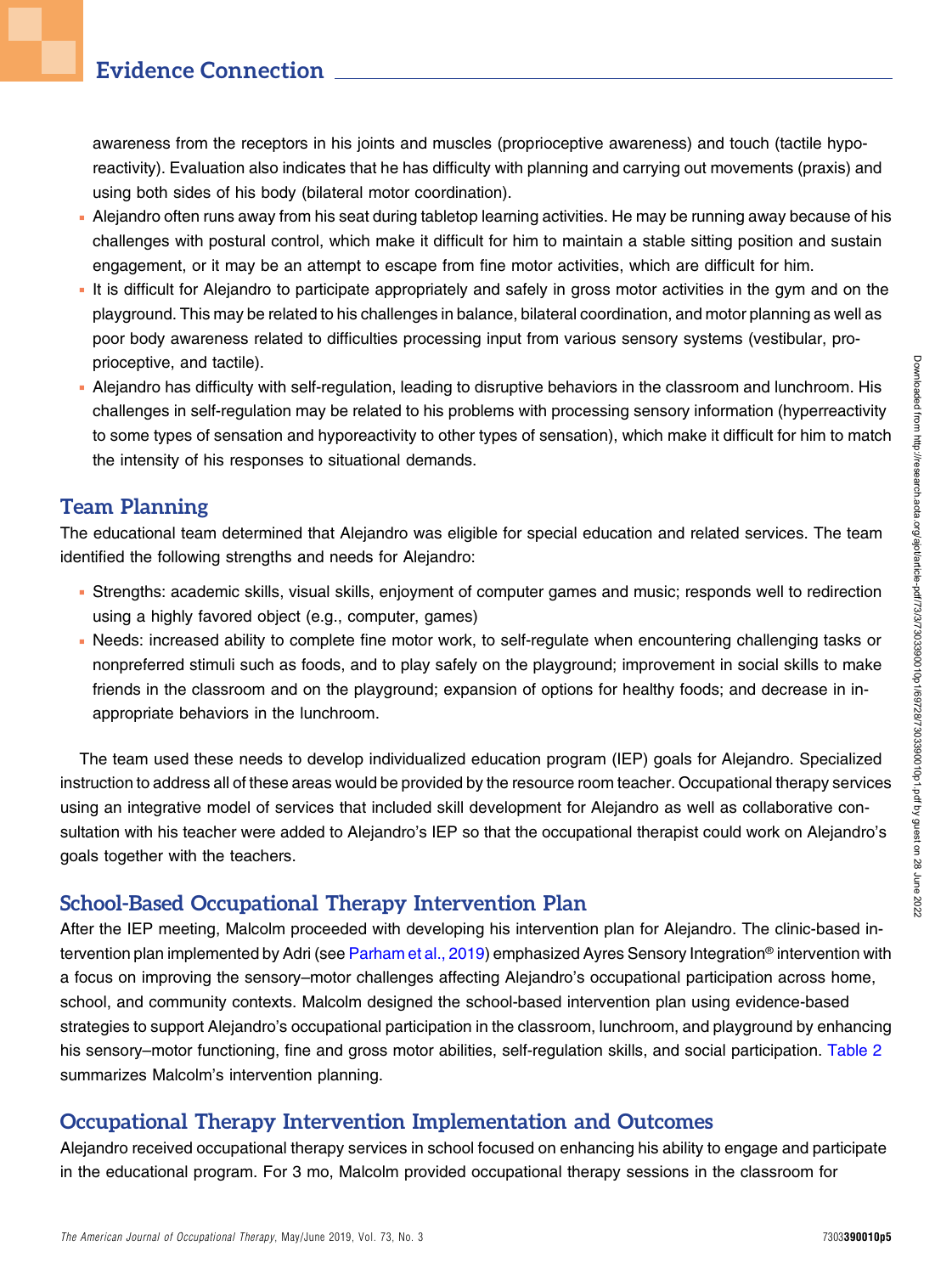| <b>Area of Concern</b>                                                                                                                                                                                                                                                                                                                                                                                       | <b>Intervention Methods</b>                                                                                                                                                                                         | <b>Desired Outcomes</b>                                                                                                                     | <b>Intervention Context</b>          |
|--------------------------------------------------------------------------------------------------------------------------------------------------------------------------------------------------------------------------------------------------------------------------------------------------------------------------------------------------------------------------------------------------------------|---------------------------------------------------------------------------------------------------------------------------------------------------------------------------------------------------------------------|---------------------------------------------------------------------------------------------------------------------------------------------|--------------------------------------|
| Self-regulation                                                                                                                                                                                                                                                                                                                                                                                              | • Targeted Social Stories<br>• Daily yoga and exercise<br>• Video modeling<br>• Instruction in self-management<br>• Reinforcement for effective self-regulation                                                     | Able to:<br>• Calm self<br>• Ask for help when needed<br>• Remain seated and engaged in learning<br>activities                              | Classroom<br>Playground<br>Lunchroom |
|                                                                                                                                                                                                                                                                                                                                                                                                              | • Education for Alejandro's teacher about Social Stories                                                                                                                                                            | • Remain at lunchroom table when<br>nonpreferred foods are present<br>• Refrain from risky behavior                                         |                                      |
| Fine motor skills                                                                                                                                                                                                                                                                                                                                                                                            | • Preparatory activities such as squeezing a stress ball or<br>stretching bands before fine motor activities<br>• Instruction in letter formation<br>• Provision of graded fine motor activities<br>• Reinforcement | Able to:<br>• Write capital letters<br>• Complete written worksheet without tearing<br>paper<br>• Use scissors to cut paper without tearing | Classroom                            |
| Social skills<br>• Social Stories describing desired behaviors for greeting<br>another student, moving past students on the<br>playground, asking a peer to join a game, and<br>encountering a nonpreferred item such as another<br>student's food<br>• Scaffolded engagement during social skills group<br>activities with other students on playground equipment<br>• Structured computer work with a peer |                                                                                                                                                                                                                     | Able to:<br>• Interact successfully with peers during lunch,<br>playground, and classroom activities                                        | Classroom<br>Playground<br>Lunchroom |

<span id="page-5-0"></span>Table 2. Occupational Therapy Planning for Alejandro's School-Based Intervention

approximately 20 min twice each week. He alternated the timing of his sessions to allow him to work with Alejandro during whole classroom fine motor activities, journal writing, or focused handwriting instruction.

In addition, Malcolm provided a 15-min small-group intervention focused on facilitating social interaction with two teacher-recommended peers on the playground once per week. He incorporated an individualized Social Story that described appropriate behaviors Alejandro should use in this context. Malcolm included the classroom paraprofessional in the social interaction group to provide training. After 6 wk, the paraprofessional assumed leadership of the group, and Malcolm provided consultation as needed.

Throughout the intervention processes, Adri and Malcolm communicated regularly and collaborated to optimize Alejandro's participation at home, in school, and in the community. Malcolm also communicated with the teachers and Alejandro's parents throughout the school year. Every quarter, the school submitted a progress report on Alejandro's IEP goals.

Alejandro's progress on his goals was shared during the annual review of his IEP. Data from the 2 most recent months indicated that Alejandro's self-regulation had improved, allowing him to remain seated for tabletop activities for up to 15 min with only one verbal cue required. He spontaneously verbalized frustration with schoolwork or discomfort resulting from odors in the room 90% of the time, an improvement from previous behavior of verbalizing only with prompting, and he was able remain in the cafeteria with his peers for the full duration of the lunch period 80% of the time. His fine motor skills and writing improved, and he was now able to consistently write his name and complete worksheets without tearing the paper. The teacher noted that Alejandro was proud to have his work posted in the hallway. On the playground, Alejandro played with peers on swings and monkey bars and in running games. He had not jumped off high equipment for the past 2 mo. Initiating peer interactions sometimes required a verbal cue, but he responded appropriately to play bids made by peers and participated more consistently in the classroom, playground, and lunchroom.

### **Conclusion**

Occupational therapy services in the school using an evidence-based approach were provided to enhance Alejandro's performance and participation in the school routine. Working collaboratively with educators and other

Downloaded from http://research.aota.org/ajot/article-pdf/73/3/7303390010p1/69728/7303390010p1.pdf by guest on 28 June 2022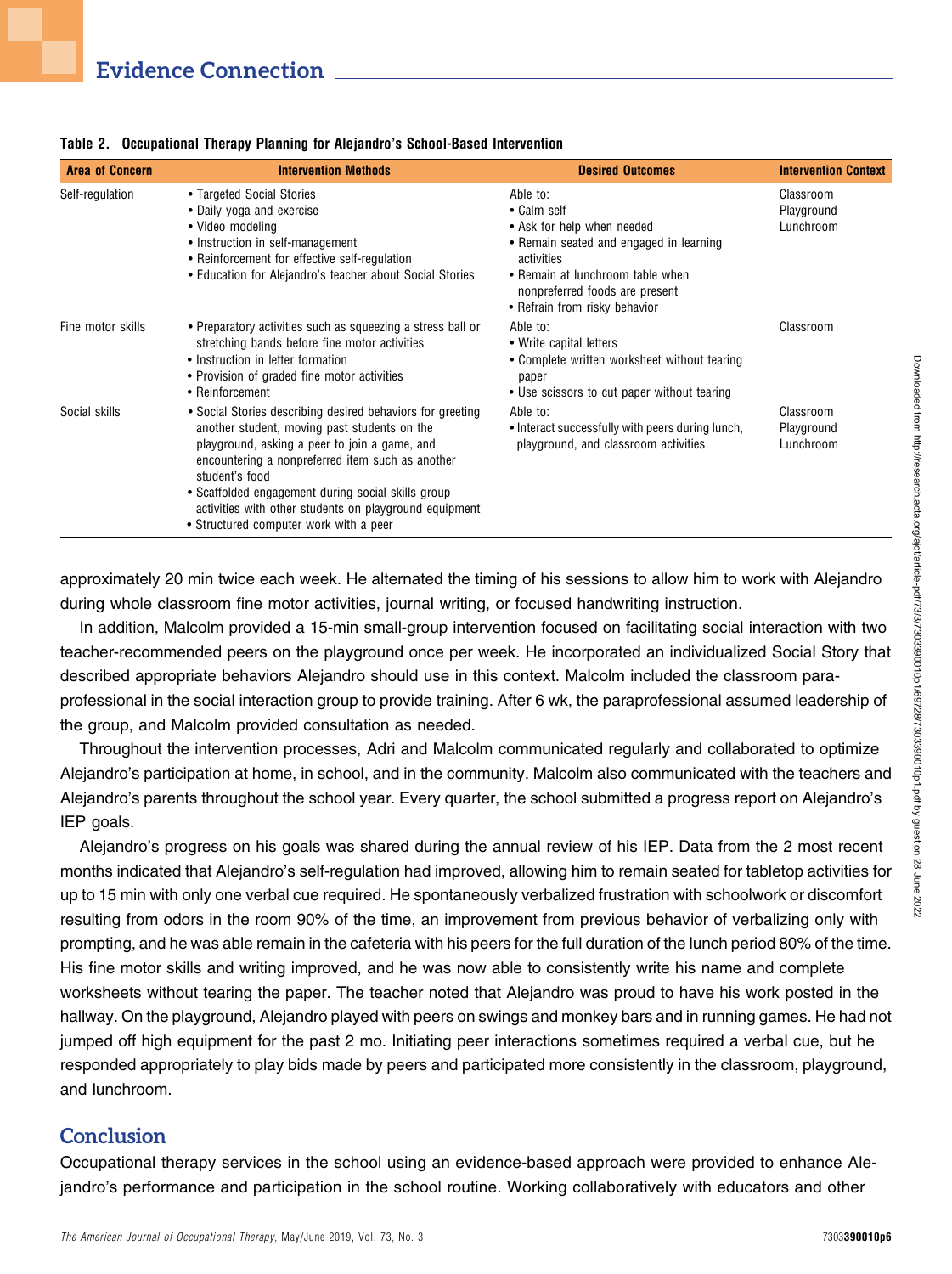### Evidence Connection

members of the team, Malcolm demonstrated the distinct value of occupational therapy for students in general education and special education. Alejandro made progress in or met all of his goals. His teachers and family benefited from learning new strategies to implement on a daily basis to enhance Alejandro's performance to meet these goals.

This case demonstrates the use of evidence-based strategies in school-based occupational therapy for a student with ASD and sensory processing difficulties whose occupational therapy evaluation identified specific challenges in the school routine that affected his occupational performance and participation. This case emphasizes the need to implement the following evidence-based evaluation and intervention procedures:

- <sup>n</sup> Conduct a comprehensive evaluation that includes screening of all areas of occupation, record review, interviews, observations during natural routines, and assessment tool use (when applicable).
- Use evaluation findings to hypothesize why participation challenges occur.
- <sup>n</sup> Work with the team to identify the student's needs and create collaborative student IEP goals to address these needs (not therapy-specific goals).
- <sup>n</sup> Provide occupational therapy services that reflect the distinct value of occupational therapy in school settings.
- **Gather frequent quantitative data to determine the effectiveness of the intervention.**

#### References

<span id="page-6-9"></span>American Occupational Therapy Association. (2017). AOTA occupational profile template. American Journal of Occupational Therapy, 71(Suppl. 2), 7112420030. <https://doi.org/10.5014/ajot.2017.716S12>

- <span id="page-6-12"></span>Ayres, A. J. (1989). Sensory Integration and Praxis Tests (SIPT) manual. Los Angeles: Western Psychological Services.
- <span id="page-6-1"></span>Bodison, S. C., & Parham, L. D. (2018). Specific sensory techniques and sensory environmental modifications for children and youth with sensory integration difficulties: A systematic review. American Journal of Occupational Therapy, 72, 7201190040. <https://doi.org/10.5014/ajot.2018>

<span id="page-6-13"></span>Bruininks, R. H., & Bruininks, B. D. (2005). BOT-2: Bruininks-Oseretsky Test of Motor Proficiency (2nd ed.). Circle Pines, MN: American Guidance Service.

- <span id="page-6-8"></span>Frolek Clark, G. (2016). Collaborating within the Paces: Structures and routines. In B. Hanft & J. Shepherd (Eds.), Collaborating for student success (pp. 177–207). Bethesda, MD: AOTA Press.
- <span id="page-6-10"></span>Miller Kuhaneck, H., Henry, D. A., & Glennon, T. J. (2007). Sensory Processing Measure (SPM) Main Classroom Form. Los Angeles: Western Psychological Services.
- <span id="page-6-5"></span>Miller Kuhaneck, H., Madonna, S., Novak, A., & Pearson, E. (2015). Effectiveness of interventions for children with autism spectrum disorder and their parents: A systematic review of family outcomes. American Journal of Occupational Therapy, 69, 6905180040. <https://doi.org/10.5014/ajot.2015.017855>
- <span id="page-6-2"></span>Miller-Kuhaneck, H., & Watling, R. (2018). Parental or teacher education and coaching to support function and participation of children and youth with sensory processing and sensory integration challenges: A systematic review. American Journal of Occupational Therapy, 72, 72011900030. [https://doi.org/10.](https://doi.org/10.5014/ajot.2018.029017) [5014/ajot.2018.029017](https://doi.org/10.5014/ajot.2018.029017)
- <span id="page-6-11"></span><span id="page-6-0"></span>Parham, L. D., & Ecker, C. (2007). Sensory Processing Measure (SPM) Home Form. Los Angeles: Western Psychological Services.
- Parham, L. D., Frolek Clark, G., Watling, R., & Schaaf, R. (2019). Evidence Connection: Occupational therapy interventions for children and youth with challenges in sensory integration and sensory processing: A clinic-based practice case example. American Journal of Occupational Therapy, 73, 7301395010. <https://doi.org/10.5014/ajot.2019.732001>
- <span id="page-6-3"></span>Pfeiffer, B., Frolek Clark, G., & Arbesman, M. (2018). Effectiveness of cognitive and occupation-based interventions for children with challenges in sensory processing and integration: A systematic review. American Journal of Occupational Therapy, 72, 7201190020. [https://doi.org/10.5014/ajot.2011.](https://doi.org/10.5014/ajot.2011.09205) [09205](https://doi.org/10.5014/ajot.2011.09205)
- <span id="page-6-4"></span>Schaaf, R. C., Dumont, R. L., Arbesman, M., & May-Benson, T. A. (2018). Efficacy of occupational therapy using Ayres Sensory Integration®: A systematic review. American Journal of Occupational Therapy, 72, 7201190010. <https://doi.org/10.5014/ajot.2018.028431>
- <span id="page-6-6"></span>Tanner, K., Hand, B. N., O'Toole, G., & Lane, A. E. (2015). Effectiveness of interventions to improve social participation, play, leisure, and restricted and repetitive behaviors in people with autism spectrum disorder: A systematic review. American Journal of Occupational Therapy, 69, 6905180010. [https://](https://doi.org/10.5014/ajot.2015.017806) [doi.org/10.5014/ajot.2015.017806](https://doi.org/10.5014/ajot.2015.017806)

<span id="page-6-14"></span>Tomchek, S. D., & Koenig, K. P. (2016). Occupational therapy practice guidelines for individuals with autism spectrum disorder. Bethesda, MD: AOTA Press.

<span id="page-6-7"></span>Watling, R., & Hauer, S. (2015). Effectiveness of Ayres Sensory Integration® and sensory-based interventions for people with autism spectrum disorder: A systematic review. American Journal of Occupational Therapy, 69, 6905180030. <https://doi.org/10.5014/ajot.2015.018051>